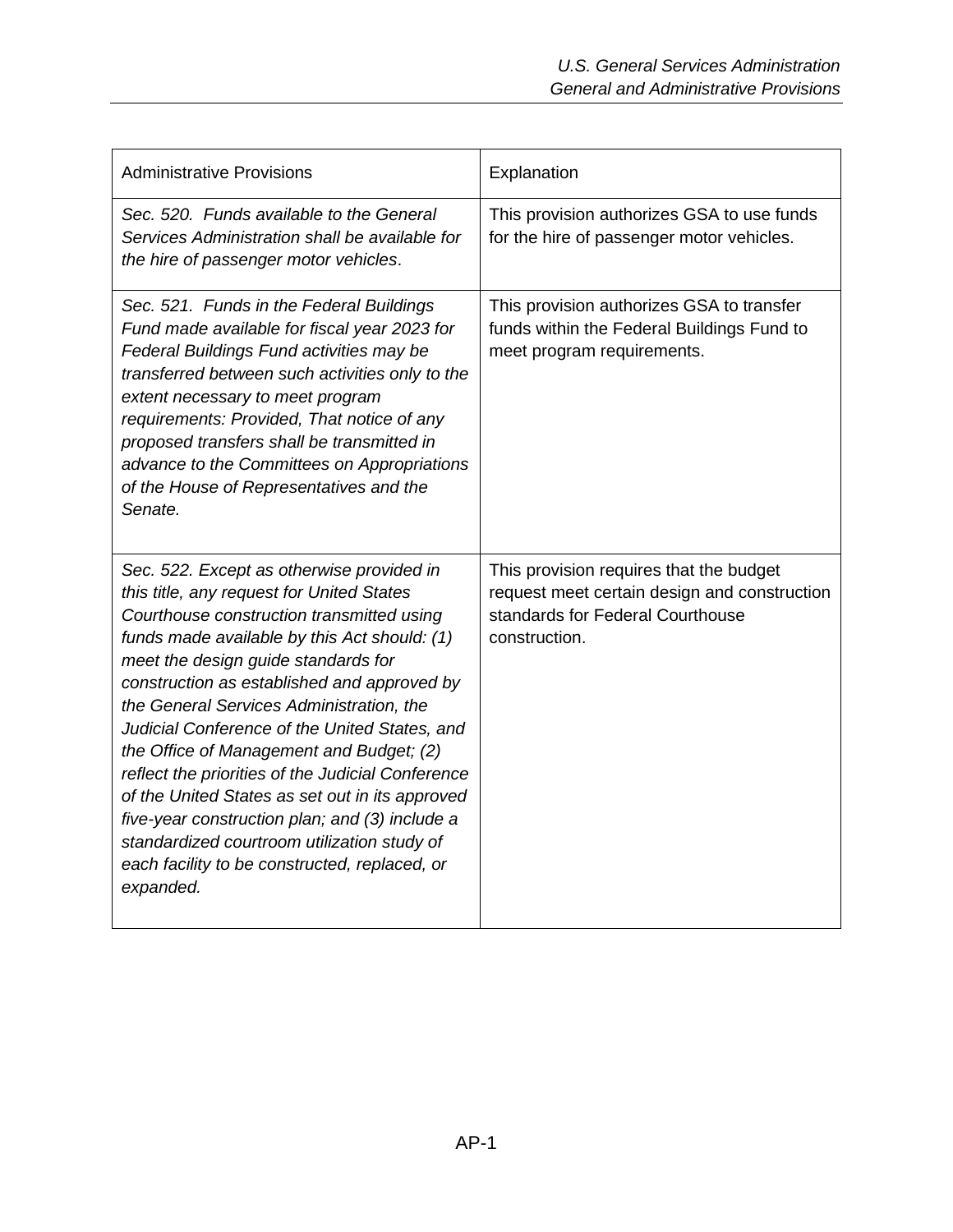| Sec. 523. None of the funds provided in this<br>Act may be used to increase the amount of                                                                                                                                                                                                                                                                                                                                                                                                                                                       | This provision provides that no funds may be<br>used to increase the amount of occupiable                                                                          |
|-------------------------------------------------------------------------------------------------------------------------------------------------------------------------------------------------------------------------------------------------------------------------------------------------------------------------------------------------------------------------------------------------------------------------------------------------------------------------------------------------------------------------------------------------|--------------------------------------------------------------------------------------------------------------------------------------------------------------------|
| occupiable square feet, provide cleaning<br>services, security enhancements, or any other<br>service usually provided through the Federal<br>Buildings Fund, to any agency that does not<br>pay the rate per square foot assessment for<br>space and services as determined by the<br><b>General Services Administration in</b><br>consideration of the Public Buildings<br>Amendments Act of 1972 (Public Law 92-<br>313).                                                                                                                     | square feet, provide cleaning services,<br>security enhancements, or any other service<br>usually provided, to any agency that does<br>not pay the requested rate. |
| Sec. 524. From funds made available under<br>the heading "Federal Buildings Fund,<br>Limitations on Availability of Revenue", claims<br>against the Government of less than<br>\$250,000 arising from direct construction<br>projects and acquisition of buildings may be<br>liquidated from savings effected in other<br>construction projects with prior notification to<br>the Committees on Appropriations of the<br>House of Representatives and the Senate.                                                                               | This provision permits GSA to pay small<br>claims less than \$250,000 made against the<br>Government.                                                              |
| Sec. 525. With respect to the Federal<br><b>Buildings Fund construction and acquisition</b><br>and major repair and alteration programs, and<br>with respect to E-Government projects funded<br>under the heading "Federal Citizen Services<br>Fund", the Administrator of General Services<br>shall submit a spending plan and explanation<br>for each project to be undertaken to the<br>Committees on Appropriations of the House<br>of Representatives and the Senate not later<br>than 60 days after the date of enactment of<br>this Act. | This provision requires GSA to submit spend<br>plans for certain programs.                                                                                         |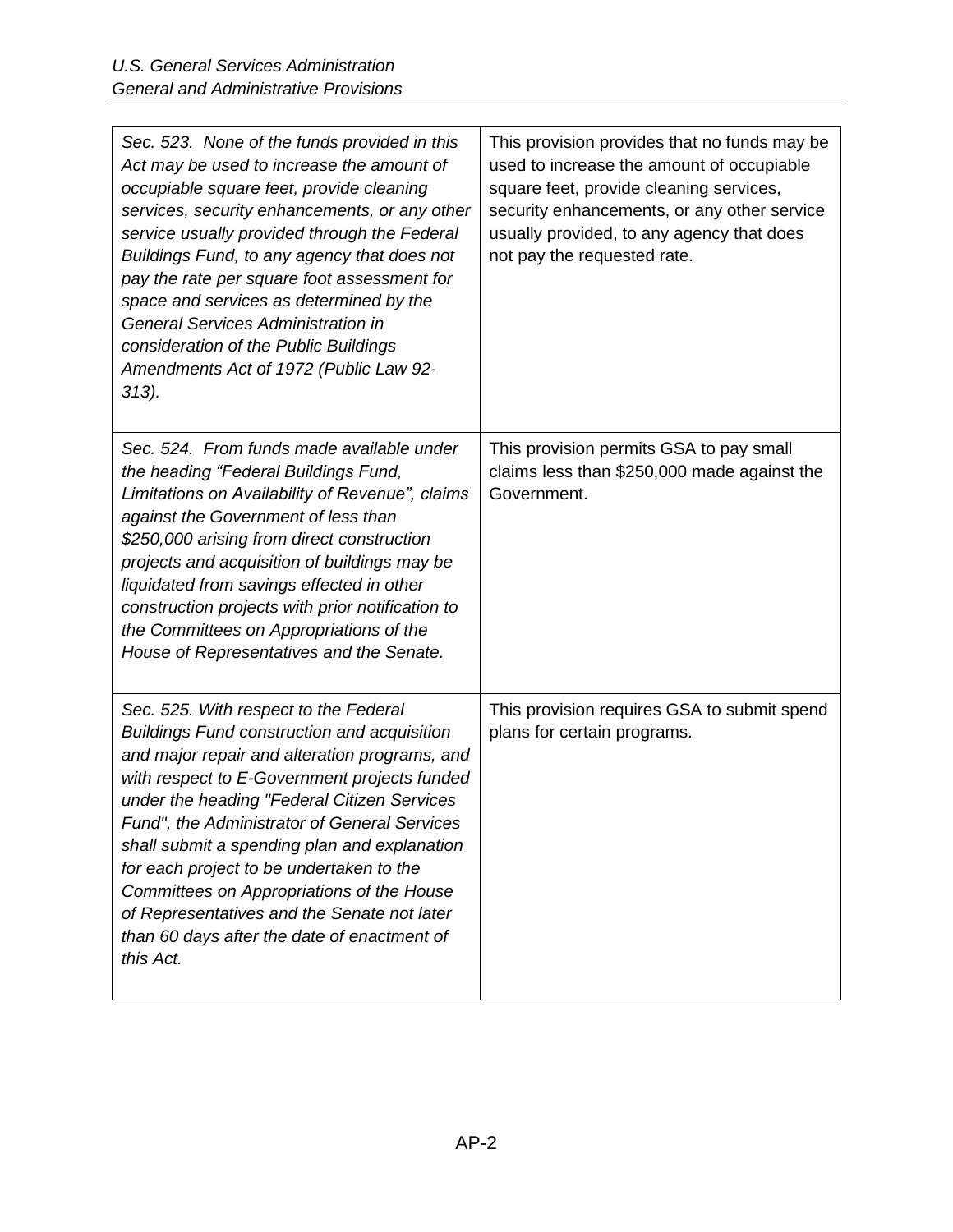| Sec. 526. Section 3173(d)(1) of title 40,<br>United States Code, is amended by inserting<br>before the period the following: "or for<br>agency-wide acquisition of equipment or<br>systems or the acquisition of services in lieu<br>thereof, as necessary to implement the Act".                                                                                                                                                                                                                                                                    | This provision expands the purposes<br>authorized for "major equipment acquisitions<br>and development activity" to include any<br>equipment, systems, or services that are<br>necessary to implement the Chief Financial<br>Officers Act of 1990.                                                                                                                                                                                                               |
|------------------------------------------------------------------------------------------------------------------------------------------------------------------------------------------------------------------------------------------------------------------------------------------------------------------------------------------------------------------------------------------------------------------------------------------------------------------------------------------------------------------------------------------------------|------------------------------------------------------------------------------------------------------------------------------------------------------------------------------------------------------------------------------------------------------------------------------------------------------------------------------------------------------------------------------------------------------------------------------------------------------------------|
| Sec. 527. Section 3173(b)(1) of title 40,<br>United States Code, is amended by inserting<br>", including advance payments," after<br>"Amounts received".                                                                                                                                                                                                                                                                                                                                                                                             | This provision authorizes GSA to accept<br>advance payments into the Working Capital<br>Fund.                                                                                                                                                                                                                                                                                                                                                                    |
| Sec. 528. Section 323 of title 40, United<br>States Code, is amended by adding at the<br>end a new subsection:<br>"(f) The Administrator may enter into<br>agreements with Federal agencies to provide<br>services through the Fund on a fully<br>reimbursable basis.".                                                                                                                                                                                                                                                                              | This provision gives the Federal Citizen<br>Services Fund the authority to enter into<br>interagency agreements to provide services<br>on a reimbursable basis.                                                                                                                                                                                                                                                                                                  |
| Sec. 529. Notwithstanding section 602 of this<br>Act, amounts made available to the General<br>Services Administration in this title under the<br>headings "Government-wide Policy",<br>"Operating Expenses", and "Office of<br>Inspector General" may be transferred and<br>merged into the working capital fund of the<br>General Services Administration, as<br>authorized by section 3173(d) of title 40,<br>United States Code: Provided, That amounts<br>so transferred shall be available only for the<br>purposes specified in such section. | This provision allows GSA to transfer the<br>lapsed funding in the named appropriations<br>into a "major equipment acquisitions and<br>development activity" account within the<br>Working Capital Fund for the purpose of<br>implementing the Chief Financial Officers<br>Act of 1990. Pursuant to section 3173(d) of<br>title 40, GSA would need to get advance<br>approval from Congress before it spends any<br>of the funding transferred into the account. |